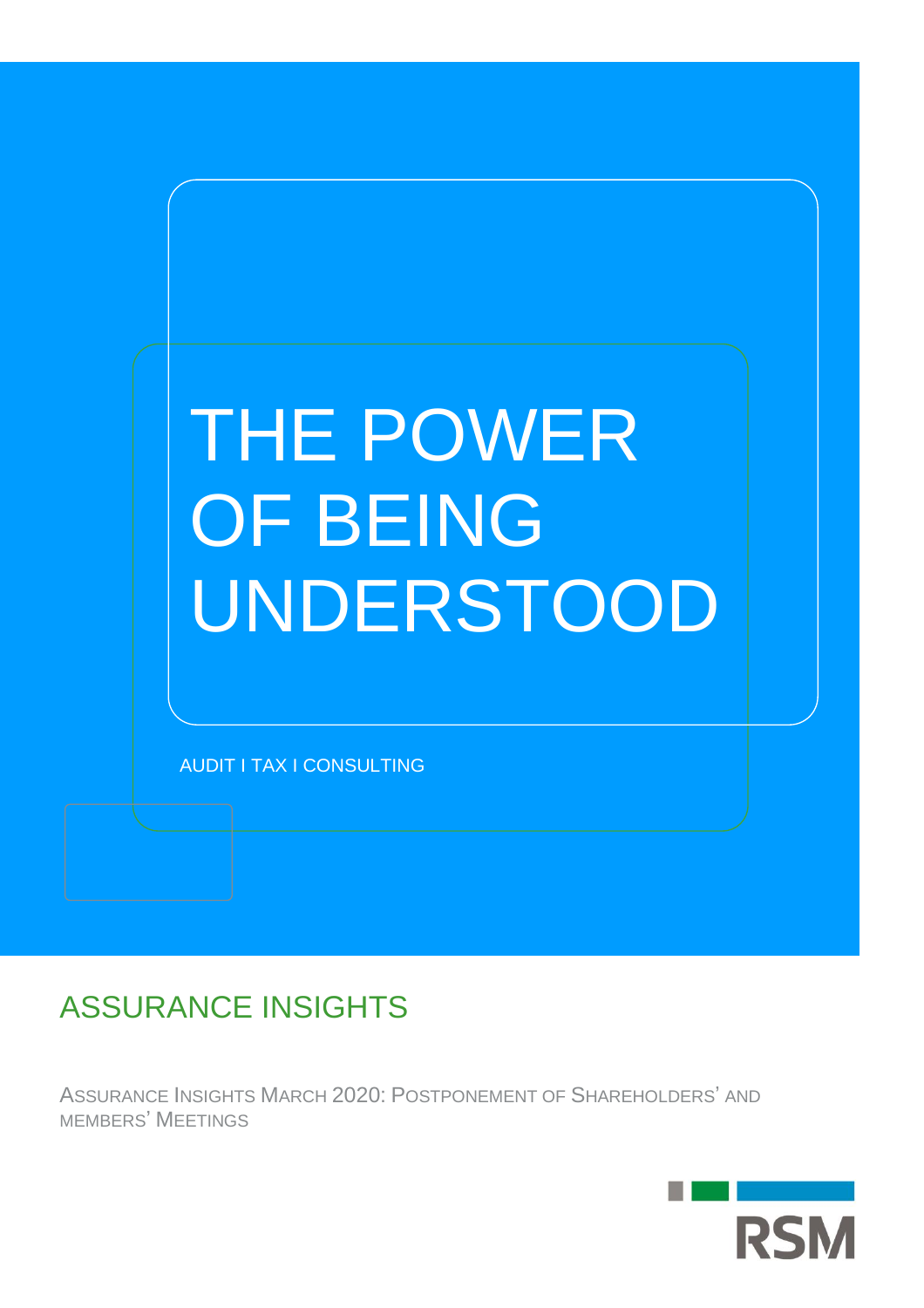

The Minister of Justice has issued special powers decrees to enable entities to postpone the date of the general meetings.

Based initially on an end of confinement on April 19, 2020; it is obvious, however, that a postponement of this date is possible depending on the future measures that the government may be led to take.

The decrees provide for two options to hold general meetings:

- The general meeting can be held on the statutory date in compliance with the confinement measures, that is to say by electronic means. The board of directors should ensure that shareholders or members can exercise their voting rights and ask questions.
- The general meeting can be postponed up to a maximum of 10 weeks after June 30, 2020.

Regarding the board of directors, it is confirmed that decisions can be taken:

- Unanimously in writing
- By majority by means of electronic communication ensuring the possibility of holding discussions.

## RSM BELGIUM INFORMS YOU

For more information regarding this topic, RSM Belgium InterAudit remains at your disposal.

[interaudit@rsmbelgium.be](mailto:interaudit@rsmbelgium.be)

RSM INTERAUDIT – RSM STATUTORY AUDIT